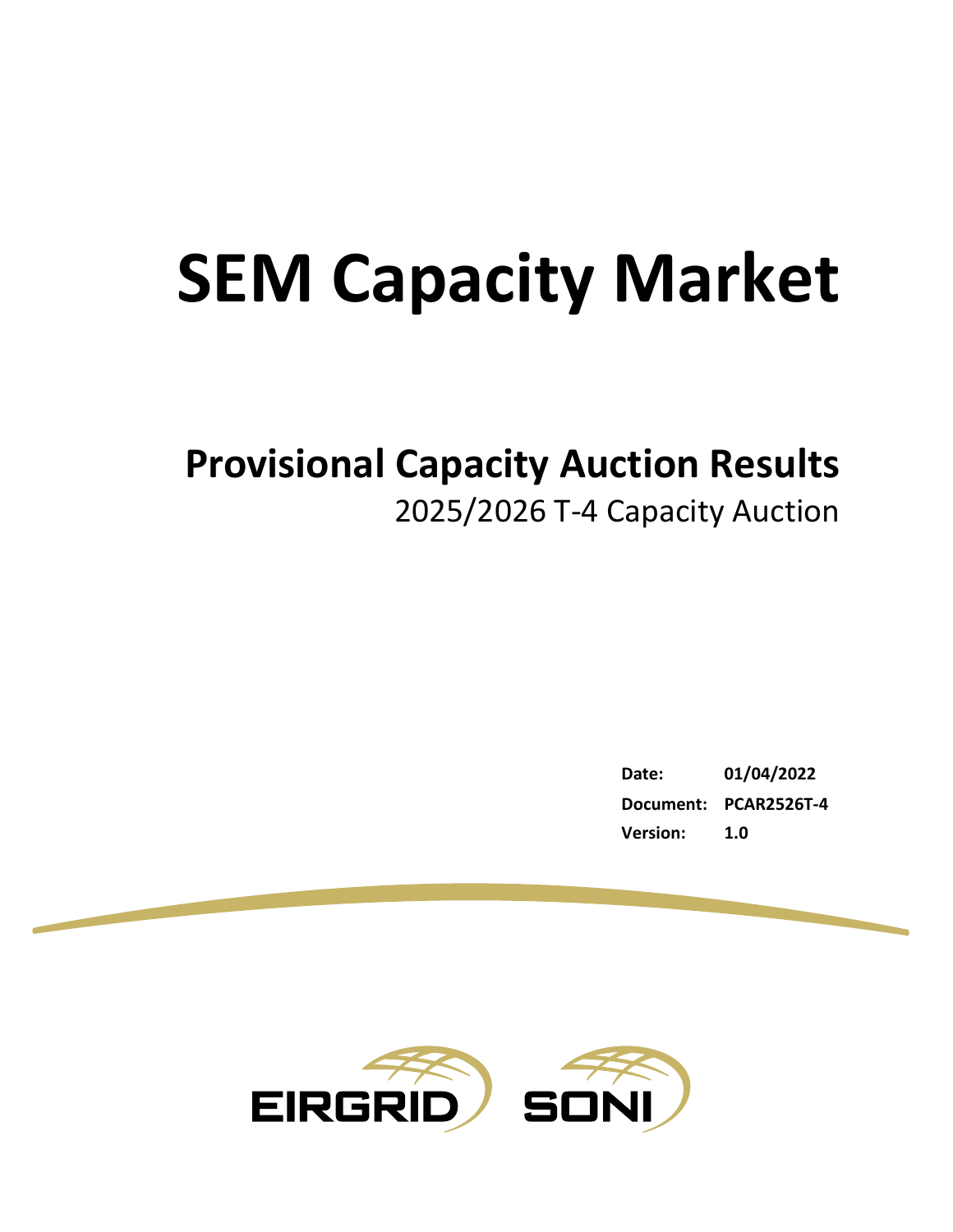

## **Table of Contents**

## **List of Figures**

|--|--|

## **List of Tables**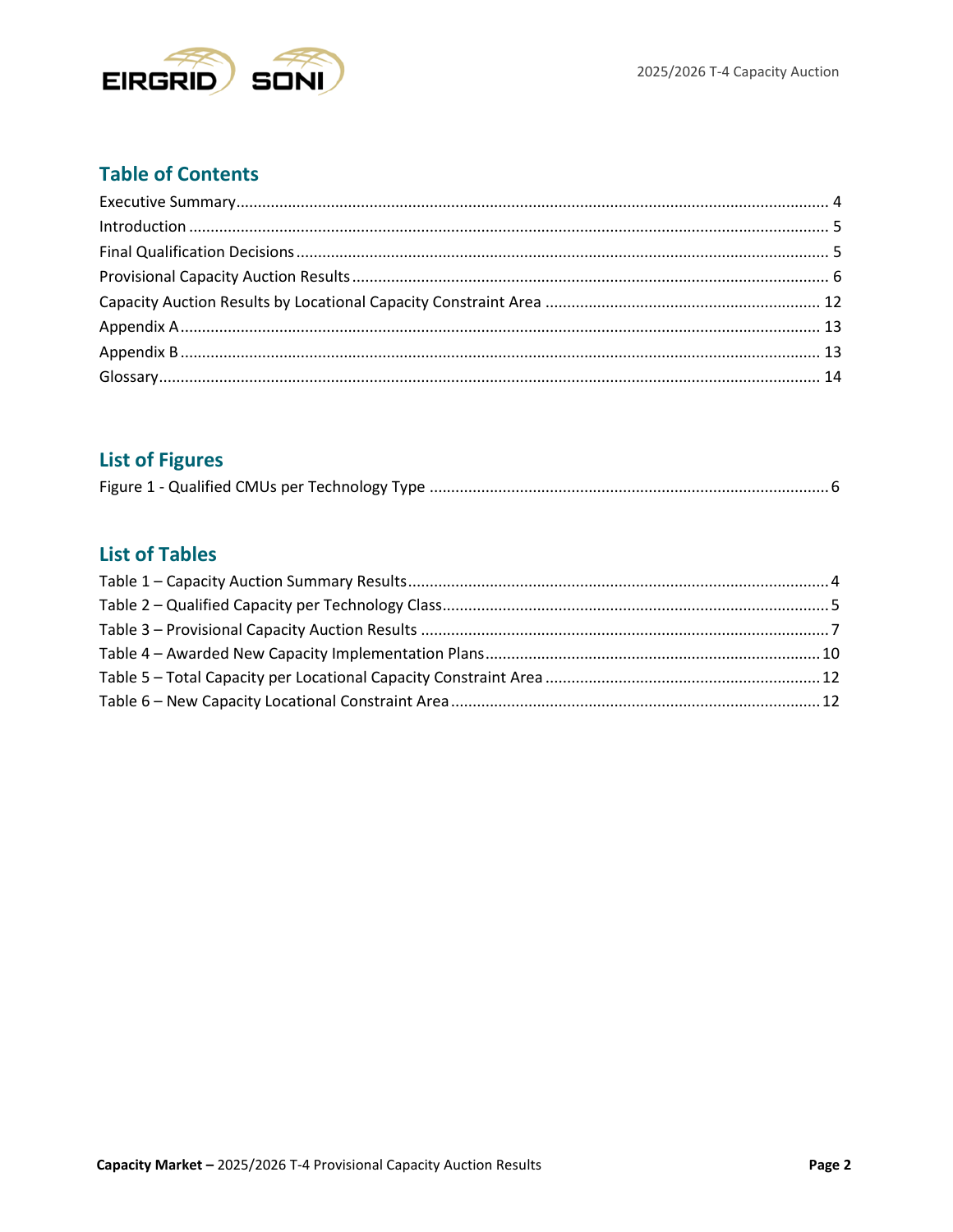

#### **Disclaimer**

EirGrid plc (EirGrid) and SONI Limited (SONI) in their capacity as System Operators are required by the Capacity Market Code to publish Capacity Auction Provisional Results. This publication discharges that obligation.

Prior to taking business decisions, interested parties should not rely on the information set out in this document as a substitute for obtaining separate and independent advice in relation to the matters covered by this publication. Information in this document does not amount to a recommendation or advice in respect of any possible investment. The use of information contained within this document for any form of decision making is done so at the user's own risk. This document should be read in conjunction with the Capacity Market Code and Trading and Settlement Code including any amendments to these rules.

Whilst every effort is made to provide information that is useful and care has been taken in the preparation of the information, EirGrid and SONI give no warranties or representations, expressed or implied, of any kind, with respect to the contents of this document, including without limitation, its quality, accuracy and completeness.

EirGrid and SONI and their respective advisers, consultants and other contributors to this document (or their respective associated companies, businesses, partners, directors, officers or employees) hereby exclude to the fullest extent permitted by law, all and any liability for any errors, omissions, defects or misrepresentations in the information contained in this document, or for any loss or damage suffered by persons who use or rely on such information (including by reason of negligence, negligent misstatement or otherwise).

#### **Copyright Notice**

Copyright 2022 EirGrid plc. All Rights Reserved; Copyright 2022 SONI Limited. All Rights Reserved. The entire publication is subject to the laws of copyright. No part of this publication may be reproduced or transmitted in any form or by any means, electronic or manual, including photocopying without the prior written permission of EirGrid plc and SONI Limited.

The Oval, 160 Shelbourne Road, Ballsbridge, Dublin 4, D04 FW28 Ireland.

#### **Capacity Market Contact Details**

If you have any questions in relation to this document please contact us using the details below:

| Email Correspondence: | capacitymarket@sem-o.com               |
|-----------------------|----------------------------------------|
| Phone Correspondence: | 1800 726772 (ROI) or 0800 0726772 (NI) |
|                       | +353 (1) 2370584 (International)       |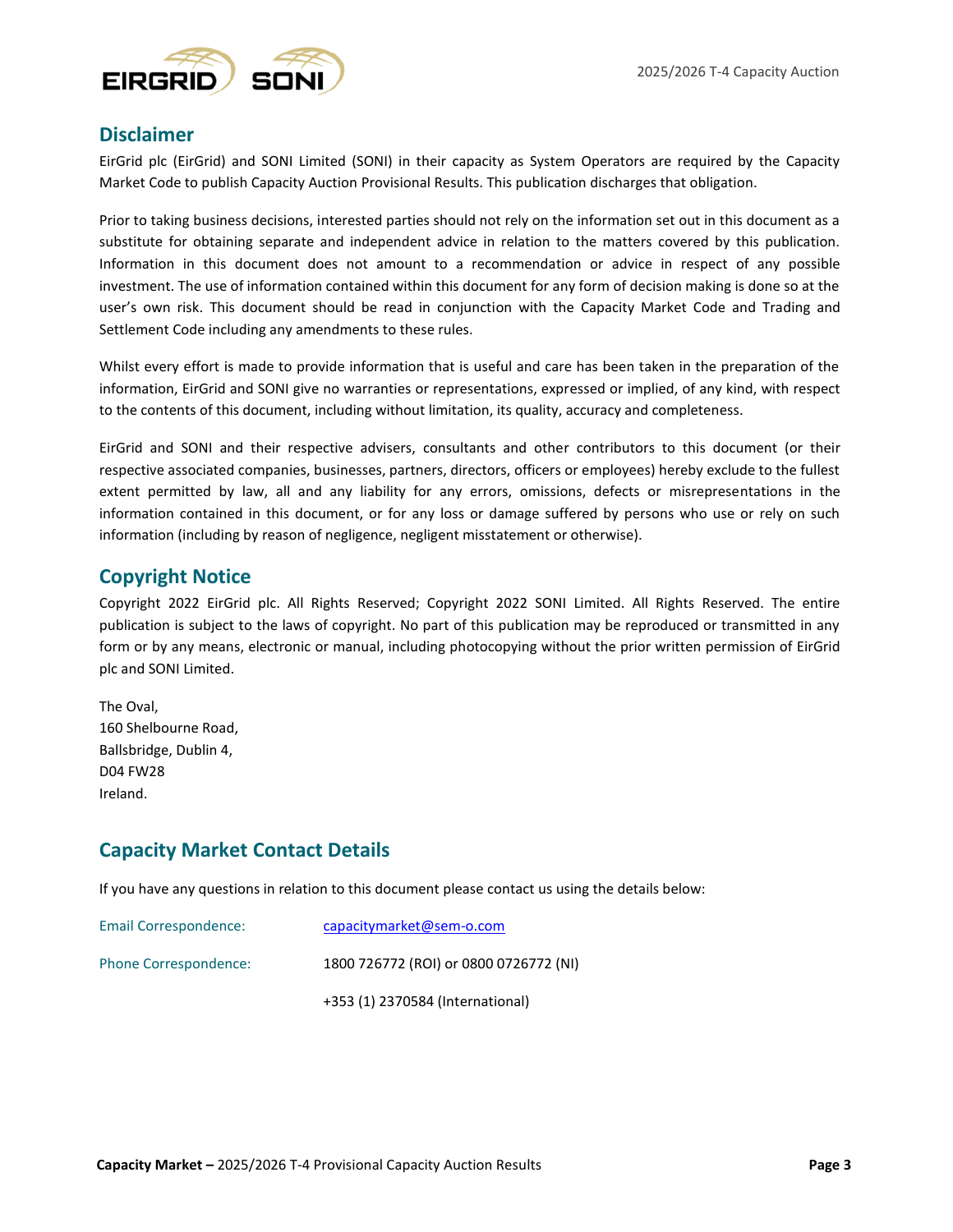

#### <span id="page-3-0"></span>**Executive Summary**

This report contains provisional Capacity Auction Results for the T-4 Capacity Auction in respect of Capacity Year 2025/2026, which took place on the 24<sup>th</sup> of March 2022. The Capacity Auction summary results are presented below in [Table 1.](#page-3-1)

<span id="page-3-1"></span>

| <b>Capacity Auction Summary Results</b>                                                                          |                        |  |  |  |  |  |  |
|------------------------------------------------------------------------------------------------------------------|------------------------|--|--|--|--|--|--|
| Parameter                                                                                                        | <b>Quantity/Number</b> |  |  |  |  |  |  |
| Auction Clearing Price (€/MW per year)                                                                           | 46,000.00              |  |  |  |  |  |  |
| Auction Clearing Price (£/MW per year)                                                                           | 40,953.80              |  |  |  |  |  |  |
| Average Price of Awarded Capacity (€/MW per year)                                                                | 56,009.15              |  |  |  |  |  |  |
| Average Price of Awarded Capacity (£/MW per year)                                                                | 49,864.95              |  |  |  |  |  |  |
| Total Awarded Capacity (MW)                                                                                      | 6484.468               |  |  |  |  |  |  |
| No. of Capacity Market Units Qualified for the Capacity Auction (with a<br>qualified capacity greater than 0 MW) | 141                    |  |  |  |  |  |  |
| No. of Opt-Out Notifications submitted during Qualification                                                      | 8                      |  |  |  |  |  |  |
| No. of Capacity Market Units which submitted Capacity Auction Offers                                             | 113                    |  |  |  |  |  |  |
| No. of Capacity Market Units allocated Awarded Capacity                                                          | 112                    |  |  |  |  |  |  |

#### **Table 1 – Capacity Auction Summary Results**

The Locational Capacity Constraints set in the Capacity Auction for Northern Ireland and Rest of Ireland were satisfied. The Locational Capacity Constraint for Ireland was not satisfied by 102.35 MW. The Locational Capacity Constraint for Greater Dublin was not satisfied by 350.511 MW.

This report includes further details with respect to the Final Qualification Decisions for the 2025/2026 T-4 Capacity Auction as well as the Provisional Capacity Auction Results per individual Capacity Market Unit.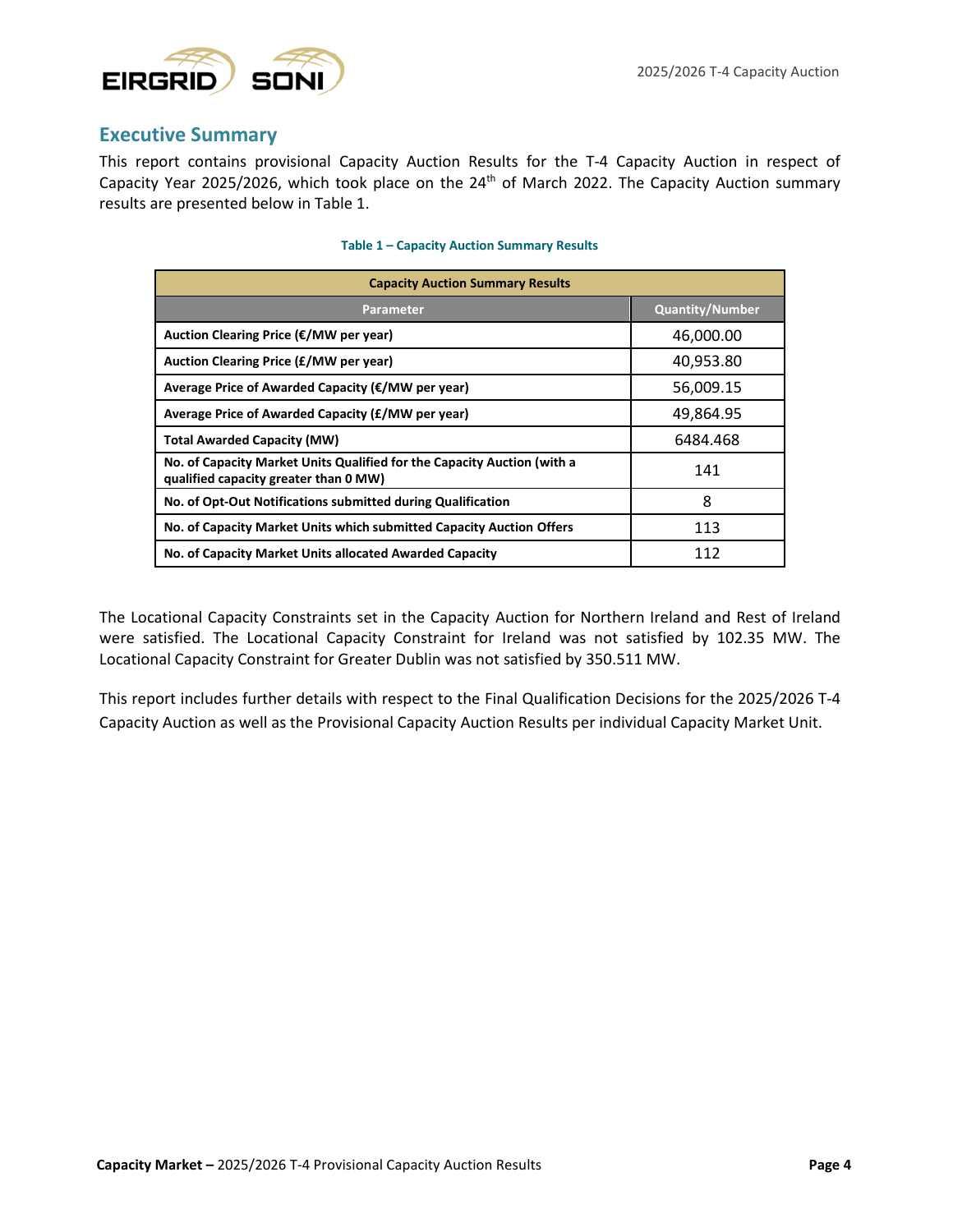

#### <span id="page-4-0"></span>**Introduction**

In accordance with paragraph F.9.5.1A of the Capacity Market Code (CMC), this report contains provisional Capacity Auction Results for the T-4 Capacity Auction, which took place on the 24<sup>th</sup> of March 2022, in respect of Capacity Year 2025/2026.

The Final Capacity Auction Results for the 2025/2026 T-4 Capacity Auction are expected to be published on or before 4<sup>th</sup> of March 2022 following approval by the Regulatory Authorities in accordance with section F.9.3 of the CMC.

In accordance with section D.1.1.1 of the CMC, the Capacity Year 2025/2026 is the period commencing at the start of the Trading Day beginning at 23:00 on 30<sup>th</sup> September 2025 and ending at the end of the Trading Day ending at 23:00 on  $30<sup>th</sup>$  September 2026. 'MW' refers to a megawatt of de-rated capacity, unless otherwise stated. For prices specified in  $E/MW$  per year or  $E/MW$  per year, 'year' refers to a 12-month year, unless otherwise stated.

#### <span id="page-4-1"></span>**Final Qualification Decisions**

A total of 198 Capacity Market Units sought to qualify for the 2025/2026 T-4 Capacity Auction, seeking to qualify a total of 13,347.266 MW of Nominated Gross De-Rated Capacity. Of these, a total of 179 Capacity Market Units (CMUs) successfully qualified for the 2025/2026 T-4 Capacity Auction. 38 units qualified with a capacity of 0 MW as these units have Awarded Capacity for this Capacity Year from previous Capacity Auctions.

141 units qualified with a qualified capacity greater than 0 MW. A total of 8844.709 MW successfully qualified for the 2025/2026 T-4 Capacity Auction. This equates to a total 5797.8 MW of Existing Net De-Rated Capacity and 3046.909 MW of New Net De-Rated Capacity. Table 2 and Figure 1 provide a summary of Final Qualification Decisions by Technology Class for both Existing Capacity and New Capacity.

<span id="page-4-2"></span>

| <b>Qualified Capacity per Technology Class</b> |                                                 |                                            |                                            |  |  |  |  |  |  |
|------------------------------------------------|-------------------------------------------------|--------------------------------------------|--------------------------------------------|--|--|--|--|--|--|
| <b>Technology Class</b>                        | <b>Net De-Rated Capacity</b><br>(Existing) (MW) | <b>Net De-Rated Capacity</b><br>(New) (MW) | <b>Total Net De-Rated</b><br>Capacity (MW) |  |  |  |  |  |  |
| Autoproducer                                   | 115.374                                         | O                                          | 115.374                                    |  |  |  |  |  |  |
| Demand Side Unit                               | 330.1                                           | 162.894                                    | 492.994                                    |  |  |  |  |  |  |
| Gas Turbine                                    | 4409.846                                        | 2657.154                                   | 7067                                       |  |  |  |  |  |  |
| Hydro                                          | 195.651                                         | 0                                          | 195.651                                    |  |  |  |  |  |  |
| Interconnector                                 | 421                                             | $\Omega$                                   | 421                                        |  |  |  |  |  |  |
| <b>Battery Storage</b>                         | 17.54                                           | 226.861                                    | 244.401                                    |  |  |  |  |  |  |
| Pumped Hydro Storage                           | 203.232                                         | 0                                          | 203.232                                    |  |  |  |  |  |  |
| <b>Steam Turbine</b>                           | 65.332                                          | 0                                          | 65.332                                     |  |  |  |  |  |  |
| Wind                                           | 39.725                                          | $\Omega$                                   | 39.725                                     |  |  |  |  |  |  |
| <b>Total</b>                                   | 5797.8                                          | 3046.909                                   | 8844.709                                   |  |  |  |  |  |  |

#### **Table 2 – Qualified Capacity per Technology Class**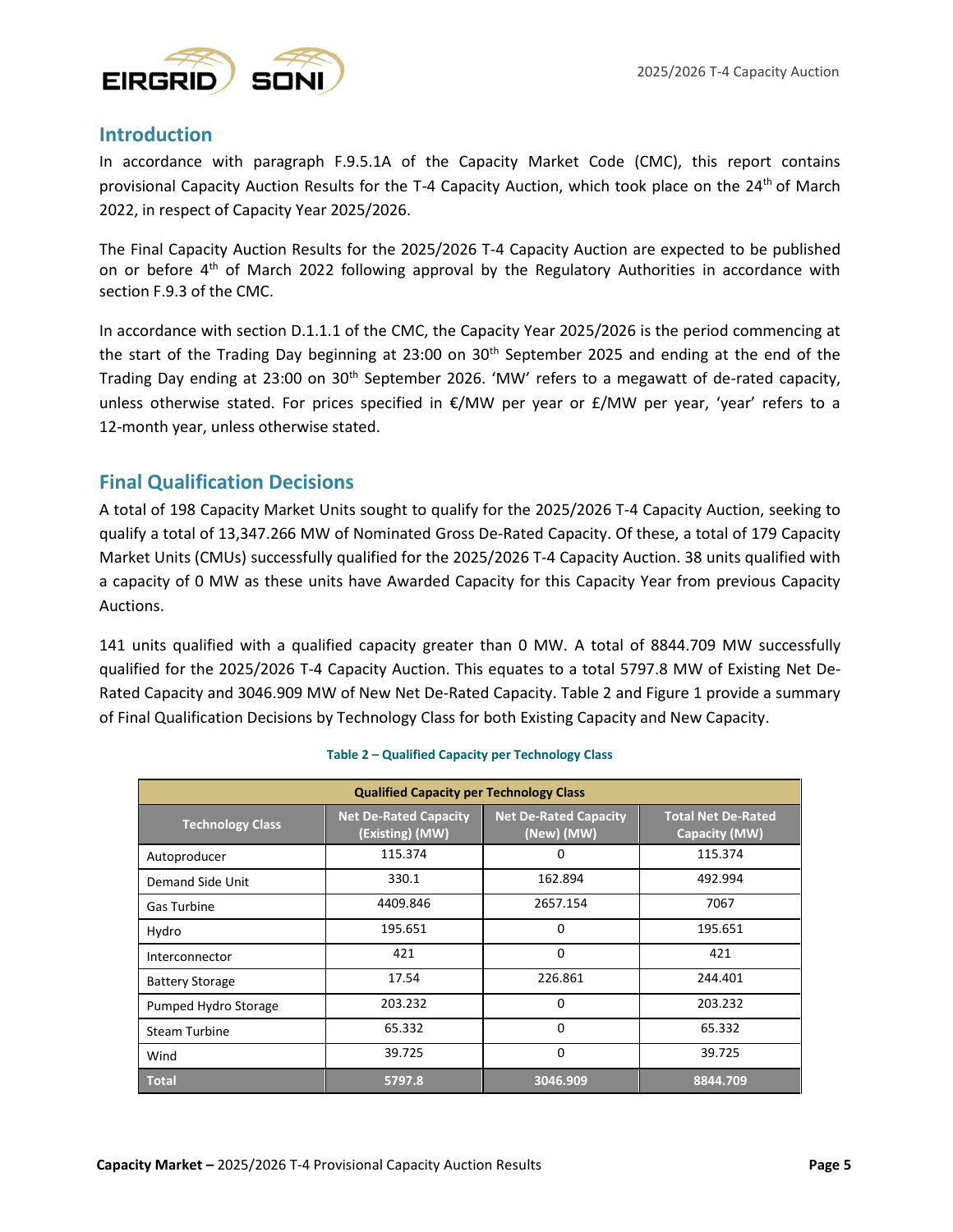



**Figure 1 - Qualified CMUs per Technology Type**

<span id="page-5-1"></span>Opt-Out Notifications were submitted to the System Operators in respect of 8 Capacity Market Units. Please refer to Appendix A for the full provision of Final Qualification Decisions per CMC Section F.9.5.1A (c).

#### <span id="page-5-0"></span>**Provisional Capacity Auction Results**

Capacity Auction Offers were submitted in respect of 113 Capacity Market Units for the 2025/2026 T-4 Capacity Auction. A total of 6498.932 MW of de-rated capacity was offered into the auction and the total successful de-rated capacity in the auction was 6484.468 MW. The Auction Clearing Price was 46,000 €/MW per year and 40,953.80 £/MW per year. The Capacity Auction Results and total Awarded Capacity for each CMU are listed i[n](#page-5-2)

[Table 3.](#page-5-2) A total of 112 Capacity Market Units successfully achieved Awarded Capacity in the 2025/2026 T-4 Capacity Auction. Details of the Technology Class for each unit can be found in Appendix B.

<span id="page-5-2"></span>A total of 37 Capacity Market Units successfully achieved Awarded New Capacity in the 2025/2026 T-4 Capacity Auction. Implementation Plans for these Capacity Market Units are listed in Table 4.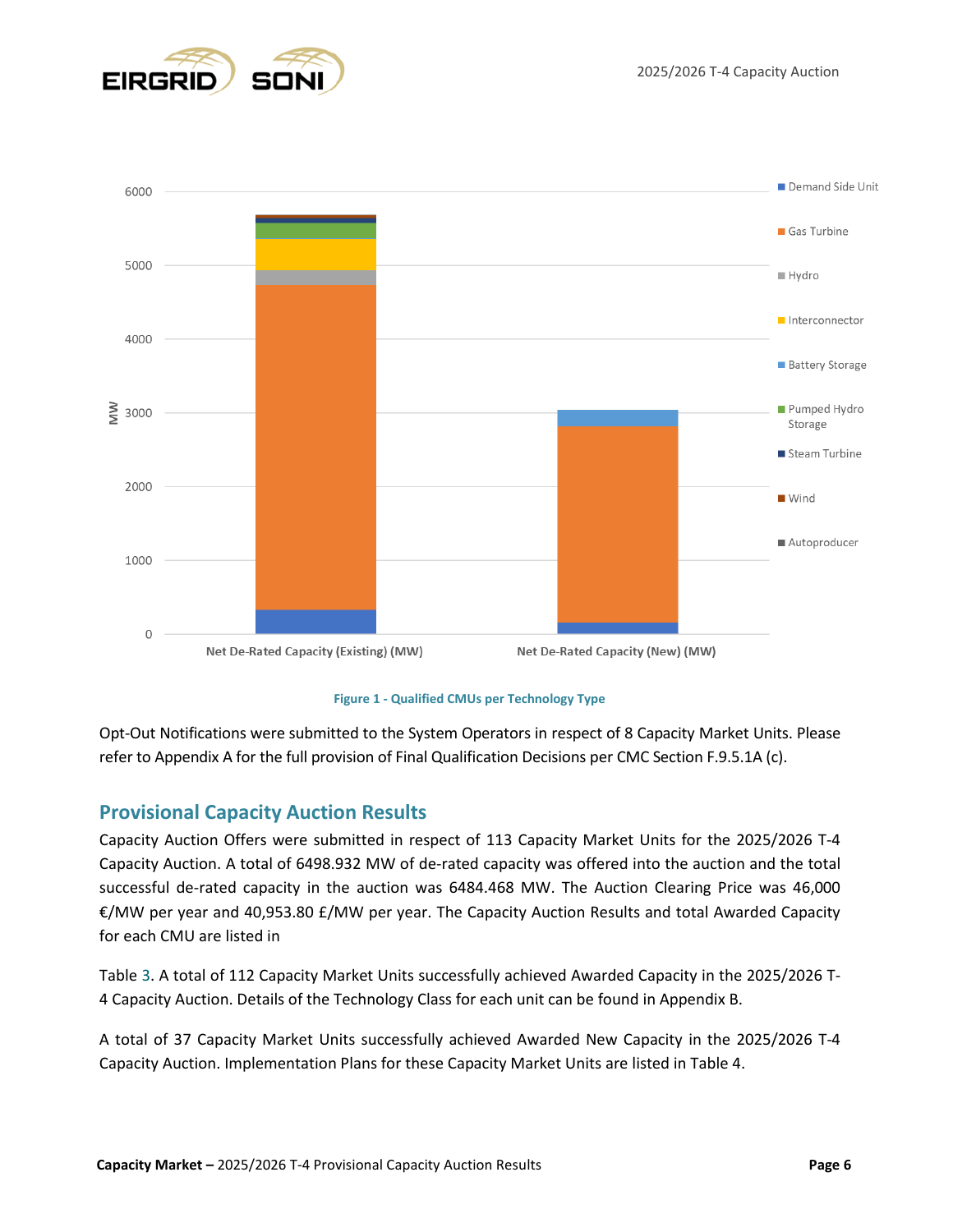

#### **Table 3 – Provisional Capacity Auction Results**

| <b>CMU ID</b> | <b>Party Name</b>                     | <b>Awarded</b><br>Capacity (MW) | <b>Capacity Payment Price</b><br>(EUR/MW) or (GBP/MW) | <b>Duration</b><br>(Years) | <b>LCC Area</b>        |
|---------------|---------------------------------------|---------------------------------|-------------------------------------------------------|----------------------------|------------------------|
| CAU 400301    | ESB                                   | 195.651                         | 46,000.00                                             | $\mathbf{1}$               | L2-2: Rest of Ireland  |
| CAU 400302    | <b>ESB</b>                            | 9.282                           | 46,000.00                                             | $\mathbf{1}$               | L2-2: Rest of Ireland  |
| CAU 400500    | <b>SSE Airtricity Limited</b>         | 30.443                          | 46,000.00                                             | $\mathbf{1}$               | L2-2: Rest of Ireland  |
| DSU 401270    | EnerNOC Ireland Ltd                   | 20                              | 46,000.00                                             | $\mathbf{1}$               | L2-2: Rest of Ireland  |
| DSU 401270    | EnerNOC Ireland Ltd                   | 2.223                           | 50,000.00                                             | $\mathbf{1}$               | L2-2: Rest of Ireland  |
| DSU 401330    | ESB                                   | 7.74                            | 46,000.00                                             | $\mathbf{1}$               | L2-2: Rest of Ireland  |
| DSU 401330    | <b>ESB</b>                            | 3.059                           | 46,000.00                                             | $\mathbf{1}$               | L2-2: Rest of Ireland  |
| DSU 401400    | Electricity Exchange DAC t/a Viotas   | 23.033                          | 46,000.00                                             | $\mathbf{1}$               | L2-2: Rest of Ireland  |
| DSU 401400    | Electricity Exchange DAC t/a Viotas   | 2.289                           | 46,000.00                                             | $\mathbf{1}$               | L2-2: Rest of Ireland  |
| DSU 401400    | Electricity Exchange DAC t/a Viotas   | 2.149                           | 124,898.00                                            | $\mathbf{1}$               | L2-2: Rest of Ireland  |
| DSU 401400    | Electricity Exchange DAC t/a Viotas   | 2.149                           | 146,920.00                                            | $\mathbf{1}$               | L2-2: Rest of Ireland  |
| DSU 401490    | Veolia Alternative Energy Ireland Ltd | 3.41                            | 46,000.00                                             | 1                          | L2-2: Rest of Ireland  |
| DSU 401490    | Veolia Alternative Energy Ireland Ltd | 0.895                           | 46,000.00                                             | $\mathbf{1}$               | L2-2: Rest of Ireland  |
| DSU 401530    | Endeco Technologies Limited           | 19.929                          | 46,000.00                                             | $\mathbf 1$                | L2-2: Rest of Ireland  |
| DSU 401530    | <b>Endeco Technologies Limited</b>    | 0.468                           | 46,000.00                                             | $\mathbf 1$                | L2-2: Rest of Ireland  |
| DSU 401530    | <b>Endeco Technologies Limited</b>    | 0.885                           | 146,920.00                                            | $\mathbf{1}$               | L2-2: Rest of Ireland  |
| DSU 401610    | EnerNOC Ireland Ltd                   | 6.738                           | 46,000.00                                             | $\mathbf{1}$               | L2-2: Rest of Ireland  |
| DSU 401610    | EnerNOC Ireland Ltd                   | 4.392                           | 60,000.00                                             | $\mathbf{1}$               | L2-2: Rest of Ireland  |
| DSU 401620    | EnerNOC Ireland Ltd                   | 6.454                           | 46,000.00                                             | $\mathbf 1$                | L2-1: Greater Dublin   |
| DSU 401660    | Powerhouse Generation Limited         | 3.804                           | 46,000.00                                             | $\mathbf{1}$               | L2-2: Rest of Ireland  |
| DSU 401800    | EnerNOC Ireland Ltd                   | 5.948                           | 101,000.00                                            | $\mathbf{1}$               | L2-1: Greater Dublin   |
| DSU 401850    | <b>EnerNOC Ireland Ltd</b>            | 6.028                           | 139,000.00                                            | $\mathbf{1}$               | L2-2: Rest of Ireland  |
| DSU 401870    | Electricity Exchange DAC t/a Viotas   | 20.013                          | 46,000.00                                             | $\mathbf{1}$               | L2-2: Rest of Ireland  |
| DSU 401870    | Electricity Exchange DAC t/a Viotas   | 2.056                           | 146,920.00                                            | $\mathbf 1$                | L2-2: Rest of Ireland  |
| DSU 401880    | Veolia Alternative Energy Ireland Ltd | 15.93                           | 46,000.00                                             | $\mathbf{1}$               | L2-2: Rest of Ireland  |
| DSU 401880    | Veolia Alternative Energy Ireland Ltd | 1.505                           | 46,000.00                                             | $\mathbf{1}$               | L2-2: Rest of Ireland  |
| DSU 401910    | <b>Endeco Technologies Limited</b>    | 10.671                          | 46,000.00                                             | $\mathbf{1}$               | L2-2: Rest of Ireland  |
| DSU 402090    | Electricity Exchange DAC t/a Viotas   | 16.474                          | 46,000.00                                             | $\mathbf{1}$               | L2-2: Rest of Ireland  |
| DSU 402100    | Electricity Exchange DAC t/a Viotas   | 7.448                           | 46,000.00                                             | $\mathbf{1}$               | L2-2: Rest of Ireland  |
| DSU 402100    | Electricity Exchange DAC t/a Viotas   | 1.755                           | 146,920.00                                            | $\mathbf{1}$               | L2-2: Rest of Ireland  |
| DSU 402120    | Electricity Exchange DAC t/a Viotas   | 9.813                           | 46,000.00                                             | $\mathbf{1}$               | L2-2: Rest of Ireland  |
| DSU 402120    | Electricity Exchange DAC t/a Viotas   | 1.248                           | 146,920.00                                            | 1                          | L2-2: Rest of Ireland  |
| DSU 402180    | <b>Endeco Technologies Limited</b>    | 7.732                           | 46,000.00                                             | $\mathbf{1}$               | L2-2: Rest of Ireland  |
| DSU 402180    | <b>Endeco Technologies Limited</b>    | 0.535                           | 146,920.00                                            | $\mathbf{1}$               | L2-2: Rest of Ireland  |
| DSU 403020    | EnerNOC Ireland Ltd                   | 6.088                           | 109,000.00                                            | $\mathbf{1}$               | L2-1: Greater Dublin   |
| DSU 403030    | EnerNOC Ireland Ltd                   | 6.421                           | 119,000.00                                            | $\mathbf 1$                | L2-1: Greater Dublin   |
| DSU 403040    | EnerNOC Ireland Ltd                   | 6.434                           | 129,000.00                                            | $\mathbf{1}$               | L2-1: Greater Dublin   |
| DSU 403050    | EnerNOC Ireland Ltd                   | 6.186                           | 139,000.00                                            | $\mathbf{1}$               | L2-1: Greater Dublin   |
| DSU 403080    | EnerNOC Ireland Ltd                   | 1.568                           | 46,000.00                                             | $\mathbf{1}$               | L2-2: Rest of Ireland  |
| DSU 403120    | EnerNOC Ireland Ltd                   | 2.9                             | 46,000.00                                             | $\mathbf{1}$               | L2-2: Rest of Ireland  |
| DSU 403120    | EnerNOC Ireland Ltd                   | 1.005                           | 70,000.00                                             | 1                          | L2-2: Rest of Ireland  |
| DSU 403450    | EnerNOC Ireland Ltd                   | 8.02                            | 46,000.00                                             | 1                          | L2-2: Rest of Ireland  |
| DSU 403470    | EnerNOC Ireland Ltd                   | 6.272                           | 46,000.00                                             | 1                          | L2-2: Rest of Ireland  |
| DSU 403500    | Powerhouse Generation Limited         | 3.455                           | 138,000.00                                            | $\mathbf 1$                | L2-2: Rest of Ireland  |
| DSU 403520    | Electricity Exchange DAC t/a Viotas   | 5.754                           | 46,000.00                                             | $\mathbf{1}$               | L2-2: Rest of Ireland  |
| DSU 403520    | Electricity Exchange DAC t/a Viotas   | 2.088                           | 129,989.00                                            | $\mathbf{1}$               | L2-2: Rest of Ireland  |
| DSU 403560    | Electricity Exchange DAC t/a Viotas   | 5.466                           | 46,000.00                                             | $\mathbf{1}$               | L2-2: Rest of Ireland  |
| DSU_403560    | Electricity Exchange DAC t/a Viotas   | 4.47                            | 46,000.00                                             | $\mathbf{1}$               | L2-2: Rest of Ireland  |
| DSU 403630    | Electricity Exchange DAC t/a Viotas   | 3.574                           | 46,000.00                                             | $\mathbf 1$                | L2-1: Greater Dublin   |
| DSU 403640    | Electricity Exchange DAC t/a Viotas   | 4.713                           | 46,000.00                                             | $\mathbf{1}$               | L2-2: Rest of Ireland  |
| DSU 403650    | iPower                                | 3.58                            | 46,000.00                                             | $\mathbf{1}$               | L2-2: Rest of Ireland  |
| DSU 403660    | Veolia Alternative Energy Ireland Ltd | 4.386                           | 46,000.00                                             | $\mathbf{1}$               | L2-1: Greater Dublin   |
| DSU 403690    | <b>Endeco Technologies Limited</b>    | 1.98                            | 92,000.00                                             | $\mathbf{1}$               | L2-1: Greater Dublin   |
| DSU 403730    | Electricity Exchange DAC t/a Viotas   | 4.713                           | 129,989.00                                            | $\mathbf{1}$               | L2-1: Greater Dublin   |
| DSU 501330    | Powerhouse Generation Limited         | 7.689                           | 40,953.80                                             | $\mathbf{1}$               | L1-1: Northern Ireland |
| DSU_501330    | Powerhouse Generation Limited         | 0.167                           | 40,953.80                                             | $\mathbf{1}$               | L1-1: Northern Ireland |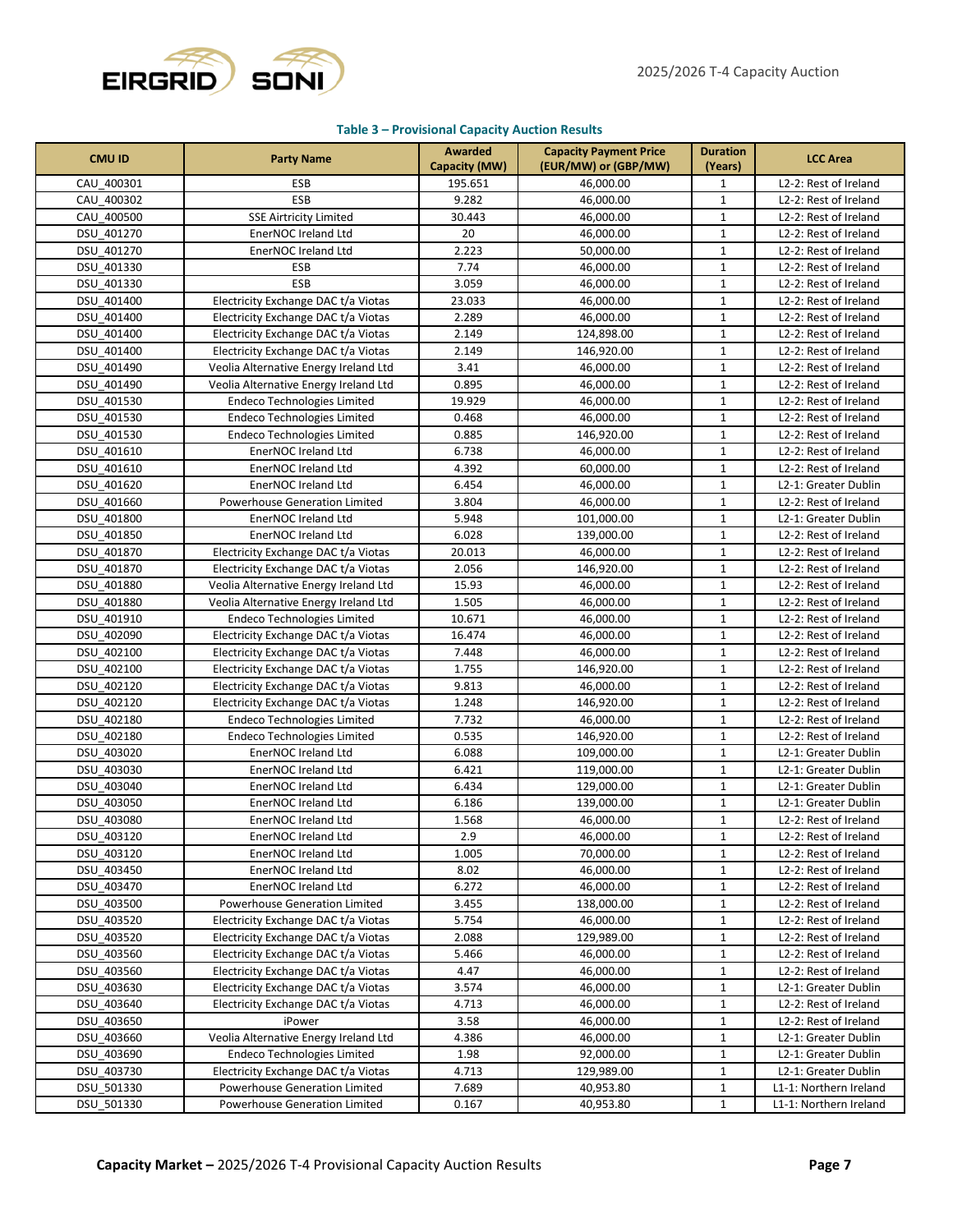

| <b>CMU ID</b><br><b>Party Name</b> |                                          | <b>Awarded</b><br><b>Capacity Payment Price</b> |                      | <b>Duration</b> | <b>LCC Area</b>                                |  |
|------------------------------------|------------------------------------------|-------------------------------------------------|----------------------|-----------------|------------------------------------------------|--|
|                                    |                                          | Capacity (MW)                                   | (EUR/MW) or (GBP/MW) | (Years)         |                                                |  |
| DSU 501330                         | Powerhouse Generation Limited            | 2.263                                           | 110,000.00           | $\mathbf{1}$    | L1-1: Northern Ireland                         |  |
| DSU 501380                         | <b>Energy Trading Ireland Limited</b>    | 9                                               | 40,953.80            | $\mathbf{1}$    | L1-1: Northern Ireland                         |  |
| DSU 501380                         | <b>Energy Trading Ireland Limited</b>    | 0.7                                             | 40,953.80            | $\mathbf{1}$    | L1-1: Northern Ireland                         |  |
| DSU 501380                         | <b>Energy Trading Ireland Limited</b>    | 0.123                                           | 40,953.80            | $\mathbf{1}$    | L1-1: Northern Ireland                         |  |
| DSU 501450                         | EnerNOC Ireland Ltd                      | 1.029                                           | 40,953.80            | $\mathbf{1}$    | L1-1: Northern Ireland                         |  |
| DSU 501450                         | EnerNOC Ireland Ltd                      | 2.292                                           | 62,321.00            | $\mathbf{1}$    | L1-1: Northern Ireland                         |  |
| DSU 501460                         | <b>Endeco Technologies Limited</b>       | 8.4                                             | 40,953.80            | $\mathbf{1}$    | L1-1: Northern Ireland                         |  |
| DSU 501460                         | <b>Endeco Technologies Limited</b>       | 2.41                                            | 130,788.00           | $\mathbf{1}$    | L1-1: Northern Ireland                         |  |
| DSU 501510                         | <b>Energy Trading Ireland Limited</b>    | $\overline{7}$                                  | 40,953.80            | $\mathbf{1}$    | L1-1: Northern Ireland                         |  |
| DSU 501510                         | <b>Energy Trading Ireland Limited</b>    | 0.6                                             | 40,953.80            | $\mathbf{1}$    | L1-1: Northern Ireland                         |  |
| DSU 501510                         | <b>Energy Trading Ireland Limited</b>    | 0.197                                           | 40,953.80            | $\mathbf{1}$    | L1-1: Northern Ireland                         |  |
| DSU 501560                         | Powerhouse Generation Limited            | 10.376                                          | 40,953.80            | $\mathbf{1}$    | L1-1: Northern Ireland                         |  |
| DSU 501590                         | <b>Energy Trading Ireland Limited</b>    | 4                                               | 40,953.80            | $\mathbf{1}$    | L1-1: Northern Ireland                         |  |
| DSU 501590                         | <b>Energy Trading Ireland Limited</b>    | 0.05                                            | 40,953.80            | $\mathbf{1}$    | L1-1: Northern Ireland                         |  |
| DSU 501600                         | <b>Energy Trading Ireland Limited</b>    | 5                                               | 40,953.80            | $\mathbf{1}$    | L1-1: Northern Ireland                         |  |
| DSU 501600                         | <b>Energy Trading Ireland Limited</b>    | 0.3                                             | 40,953.80            | $\mathbf{1}$    | L1-1: Northern Ireland                         |  |
| DSU 501600                         | <b>Energy Trading Ireland Limited</b>    | 0.07                                            | 40,953.80            | $\mathbf{1}$    | L1-1: Northern Ireland                         |  |
| DSU 503420                         | iPower                                   | 3.77                                            | 40,953.80            | $\mathbf{1}$    | L1-1: Northern Ireland                         |  |
| DSU 503450                         | iPower                                   | 8.659                                           | 40,953.80            | $\mathbf{1}$    | L1-1: Northern Ireland                         |  |
| DSU 503460                         | Electricity Exchange DAC t/a Viotas      | 2.683                                           | 40,953.80            | $\mathbf{1}$    | L1-1: Northern Ireland                         |  |
| DSU 503460                         | Electricity Exchange DAC t/a Viotas      | 3.776                                           | 40,953.80            | $\mathbf{1}$    | L1-1: Northern Ireland                         |  |
| DSU 503480                         | iPower                                   | 4.923                                           | 40,953.80            | $\mathbf{1}$    | L1-1: Northern Ireland                         |  |
| DSU 503650                         | <b>Endeco Technologies Limited</b>       | 2.297                                           | 76,594.00            | $\mathbf{1}$    | L1-1: Northern Ireland                         |  |
| GU 400120                          | Aughinish Alumina Ltd                    | 35                                              | 46,000.00            | $\mathbf{1}$    | L2-2: Rest of Ireland                          |  |
| GU 400120                          | Aughinish Alumina Ltd                    | 22.687                                          | 46,000.00            | $\mathbf{1}$    | L2-2: Rest of Ireland                          |  |
| GU 400121                          | Aughinish Alumina Ltd                    | 57.687                                          | 46,000.00            | $\mathbf{1}$    | L2-2: Rest of Ireland                          |  |
| GU 400182                          | ESB                                      | 80.91                                           | 46,000.00            | $\mathbf{1}$    | L2-2: Rest of Ireland                          |  |
| GU 400183                          | <b>ESB</b>                               | 80.91                                           | 46,000.00            | $\mathbf{1}$    | L2-2: Rest of Ireland                          |  |
| GU 400324                          | <b>ESB</b>                               | 202.17                                          | 46,100.00            | $\mathbf{1}$    | L2-1: Greater Dublin                           |  |
| GU 400325                          | ESB                                      | 202.17                                          | 46,050.00            | $\mathbf{1}$    | L2-1: Greater Dublin                           |  |
| GU 400360                          | ESB                                      | 50.808                                          | 46,000.00            | $\mathbf{1}$    | L2-2: Rest of Ireland                          |  |
| GU 400361                          | ESB                                      | 50.808                                          | 46,000.00            | $\mathbf{1}$    | L2-2: Rest of Ireland                          |  |
| GU 400362                          | <b>ESB</b>                               | 50.808                                          | 46,000.00            | $\mathbf{1}$    | L2-2: Rest of Ireland                          |  |
| GU 400363                          | <b>ESB</b>                               | 50.808                                          | 46,000.00            | $\mathbf{1}$    | L2-2: Rest of Ireland                          |  |
| GU 400480                          | Huntstown Power Company                  | 292.41                                          | 46,000.00            | $\mathbf{1}$    | L2-1: Greater Dublin                           |  |
| GU 400500                          | ESB                                      | 347.77                                          | 46,000.00            | $\mathbf{1}$    | L2-1: Greater Dublin                           |  |
| GU 400530                          | Tynagh Energy Limited                    | 336.8                                           | 46,000.00            | $\mathbf{1}$    | L2-2: Rest of Ireland                          |  |
| GU 400540                          | <b>Energia Power Generation Limited</b>  | 336.8                                           | 46,000.00            | $\mathbf{1}$    | L2-1: Greater Dublin                           |  |
| GU 400762                          | <b>SSE Generation Ireland Limited</b>    | 382.8                                           | 46,000.00            | $\mathbf{1}$    | L2-2: Rest of Ireland                          |  |
| GU_400770                          | <b>SSE Generation Ireland Limited</b>    | 46.672                                          | 46,000.00            | $\mathbf 1$     | L2-2: Rest of Ireland                          |  |
| GU 400771                          | <b>SSE Generation Ireland Limited</b>    | 46.672                                          | 46,000.00            | $\mathbf 1$     | L2-2: Rest of Ireland                          |  |
| GU 400780                          | <b>SSE Generation Ireland Limited</b>    | 46.852                                          | 46,000.00            | $\mathbf{1}$    | L2-2: Rest of Ireland                          |  |
| GU 400781                          | <b>SSE Generation Ireland Limited</b>    | 46.852                                          | 46,000.00            | $\mathbf{1}$    | L2-2: Rest of Ireland                          |  |
| GU 400850                          | <b>ESB</b>                               |                                                 |                      | $\mathbf{1}$    |                                                |  |
| GU 400930                          | <b>Bord Gais ROI</b>                     | 362.165                                         | 46,000.00            |                 | L2-2: Rest of Ireland<br>L2-2: Rest of Ireland |  |
|                                    |                                          | 368.964                                         | 46,000.00            | $\mathbf{1}$    |                                                |  |
| GU 401010                          | <b>Cushaling Power Ltd</b>               | 52.258                                          | 146,820.00           | 10              | L2-2: Rest of Ireland                          |  |
| GU 401011                          | <b>Cushaling Power Ltd</b>               | 52.258                                          | 146,820.00           | 10              | L2-2: Rest of Ireland                          |  |
| GU 401230                          | Indaver Energy Limited                   | 14.348                                          | 46,000.00            | $\mathbf{1}$    | L2-2: Rest of Ireland                          |  |
| GU 402030                          | Dublin Waste to Energy Supply Limited    | 50.984                                          | 46,000.00            | $\mathbf{1}$    | L2-1: Greater Dublin                           |  |
| GU 403000                          | Ronaver Energy Limited                   | 1.81                                            | 46,000.00            | $\mathbf{1}$    | L2-2: Rest of Ireland                          |  |
| GU 404010                          | Statkraft Markets GmbH                   | 1.529                                           | 46,000.00            | $\mathbf{1}$    | L2-2: Rest of Ireland                          |  |
| GU 404240                          | <b>Energy Stability Services Limited</b> | 3.615                                           | 46,000.00            | 10              | L2-1: Greater Dublin                           |  |
| GU 404360                          | Lumcloon Power Limited                   | 6.25                                            | 46,150.00            | $\mathbf{1}$    | L2-2: Rest of Ireland                          |  |
| GU 404360                          | Lumcloon Power Limited                   | 24.7                                            | 146,920.00           | 10              | L2-2: Rest of Ireland                          |  |
| GU 404370                          | Lumcloon Power Limited                   | 6.25                                            | 46,150.00            | $\mathbf{1}$    | L2-2: Rest of Ireland                          |  |
| GU 404370                          | Lumcloon Power Limited                   | 24.7                                            | 146,920.00           | 10              | L2-2: Rest of Ireland                          |  |
| GU 404400                          | Avolta Storage Ltd                       | 7.26                                            | 46,000.00            | $\mathbf{1}$    | L2-2: Rest of Ireland                          |  |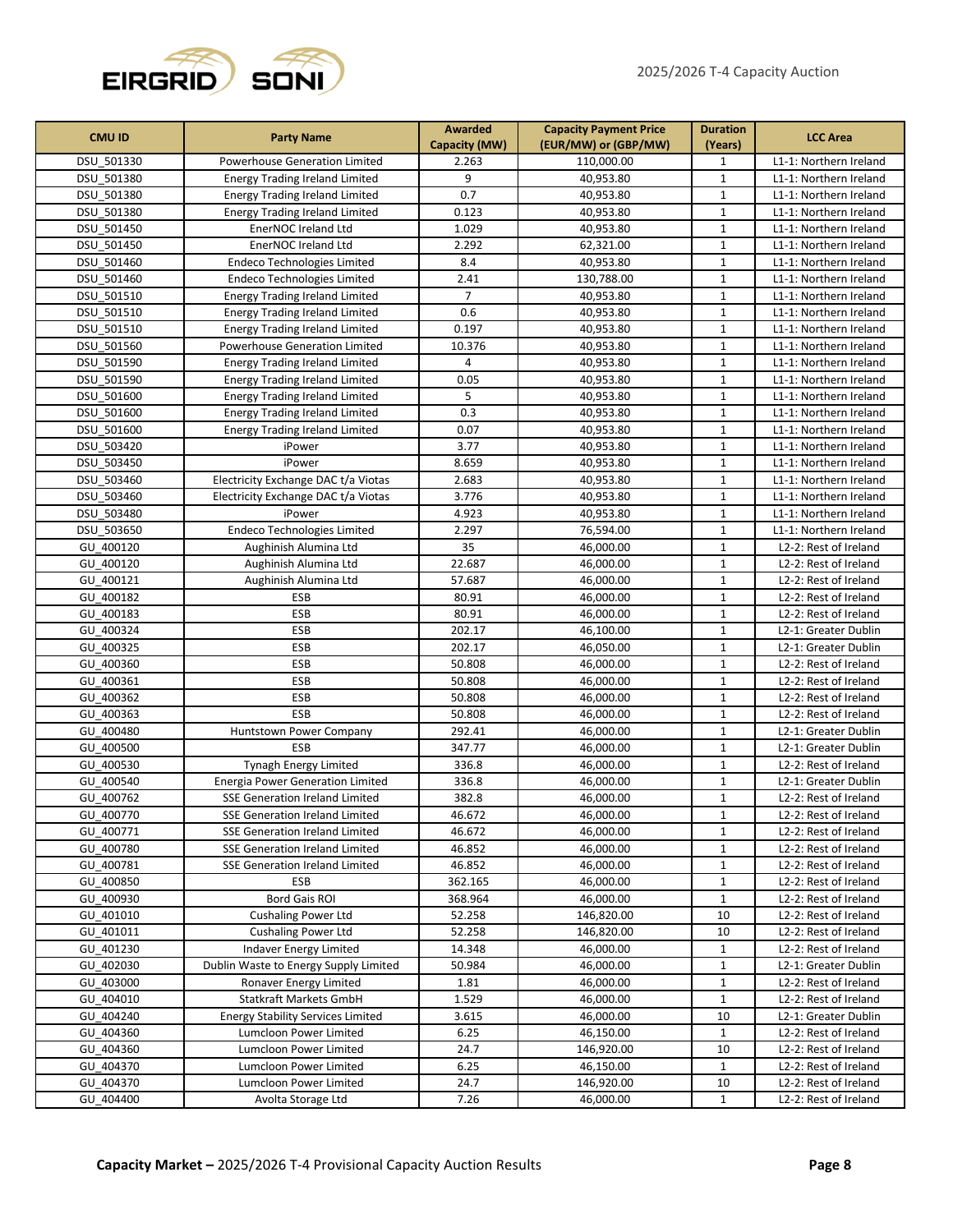

| <b>CMU ID</b>  | <b>Party Name</b>                        | <b>Awarded</b><br>Capacity (MW) | <b>Capacity Payment Price</b><br>(EUR/MW) or (GBP/MW) | <b>Duration</b><br>(Years) | <b>LCC Area</b>        |
|----------------|------------------------------------------|---------------------------------|-------------------------------------------------------|----------------------------|------------------------|
| GU 404510      | <b>Statkraft Markets GmbH</b>            | 2.057                           | 46,000.00                                             | $\mathbf{1}$               | L2-1: Greater Dublin   |
| GU 404520      | <b>Statkraft Markets GmbH</b>            | 3.511                           | 46,000.00                                             | $\mathbf 1$                | L2-2: Rest of Ireland  |
| GU 404550      | Killala Community Windfarm DAC           | 2.603                           | 46,000.00                                             | $\mathbf 1$                | L2-2: Rest of Ireland  |
| GU 404650      | Shannonbridge Power (B) Limited          | 9.101                           | 146,920.00                                            | 10                         | L2-2: Rest of Ireland  |
| GU 404740      | EP Energy Developments Limited           | 40.615                          | 146,920.00                                            | 10                         | L2-2: Rest of Ireland  |
| GU 404840      | Crag Digitial Avoca Limited              | 5                               | 46,000.00                                             | 10                         | L2-2: Rest of Ireland  |
| GU 404970      | <b>Energy Stability Services Limited</b> | 9.05                            | 46,000.00                                             | 10                         | L2-1: Greater Dublin   |
| GU 405020      | <b>Cushaling Power Ltd</b>               | 88.9                            | 146,820.00                                            | 10                         | L2-2: Rest of Ireland  |
| GU 405030      | <b>Cushaling Power Ltd</b>               | 12.825                          | 146,820.00                                            | 10                         | L2-2: Rest of Ireland  |
| GU 500040      | ESB                                      | 351.115                         | 40,953.80                                             | $\mathbf{1}$               | L1-1: Northern Ireland |
| GU 500041      | ESB                                      | 47.305                          | 40.953.80                                             | $\mathbf{1}$               | L1-1: Northern Ireland |
| GU 500283      | EP Ballylumford Limited                  | 51.898                          | 40,953.80                                             | $\mathbf{1}$               | L1-1: Northern Ireland |
| GU 500284      | EP Ballylumford Limited                  | 51.898                          | 40,953.80                                             | $\mathbf{1}$               | L1-1: Northern Ireland |
| GU 500820      | EP Kilroot Limited                       | 37.532                          | 40,953.80                                             | $\mathbf 1$                | L1-1: Northern Ireland |
| GU 500821      | <b>EP Kilroot Limited</b>                | 37.532                          | 40,953.80<br>$\mathbf{1}$                             |                            | L1-1: Northern Ireland |
| GU 500824      | EP Kilroot Limited                       | 26.368                          | 80,820.00                                             | $\mathbf{1}$               | L1-1: Northern Ireland |
| GU 500825      | EP Kilroot Limited                       | 26.368                          | 80,820.00                                             | $\mathbf{1}$               | L1-1: Northern Ireland |
| GU 500900      | Contourglobal Solutions (NI) Limited     | 2.734                           | 40,953.80                                             | $\mathbf{1}$               | L1-1: Northern Ireland |
| GU_500904      | Contourglobal Solutions (NI) Limited     | 10.936                          | 40,953.80                                             | $\mathbf{1}$               | L1-1: Northern Ireland |
| GU 501130      | iPower                                   | 52.24                           | 40,953.80                                             | $\mathbf 1$                | L1-1: Northern Ireland |
| GU 501230      | <b>Empower Generation Limited</b>        | 11.551                          | 40,953.80                                             | $\mathbf{1}$               | L1-1: Northern Ireland |
| GU 503350      | Energia Customer Solutions NI Limited    | 3.15                            | 40,953.80                                             | $\mathbf{1}$               | L1-1: Northern Ireland |
| GU 503720      | EP Ballylumford Limited                  | 215.95                          | 40,953.80                                             | $\mathbf{1}$               | L1-1: Northern Ireland |
| GU 503730      | EP Ballylumford Limited                  | 215.95                          | 40,953.80                                             | $\mathbf 1$                | L1-1: Northern Ireland |
| GU 503740      | EP Ballylumford Limited                  | 87.742                          | 40,953.80                                             | $\mathbf{1}$               | L1-1: Northern Ireland |
| GU 503950      | <b>Statkraft Markets GmbH</b>            | 6.25                            | 40,953.80                                             | $\mathbf{1}$               | L1-1: Northern Ireland |
| GU 503960      | <b>Statkraft Markets GmbH</b>            | 6.25                            | 40,953.80                                             | $\mathbf{1}$               | L1-1: Northern Ireland |
| GU 504000      | Powerhouse Generation Limited            | 13.056                          | 40,953.80                                             | $\mathbf{1}$               | L1-1: Northern Ireland |
| GU 504020      | EP Kilroot Limited                       | 259.5                           | 130,788.18                                            | 10                         | L1-1: Northern Ireland |
| GU 504080      | Powerhouse Generation Limited            | $\mathbf 0$                     | 0.00                                                  | 10                         | L1-1: Northern Ireland |
| I NIMOYLE      | Moyle Interconnector Limited             | 202.5                           | 40,953.80                                             | $\mathbf{1}$               | L1-1: Northern Ireland |
| <b>ROIEWIC</b> | EirGrid Interconnector DAC               | 218.5                           | 46,000.00                                             | $\mathbf{1}$               | L2-2: Rest of Ireland  |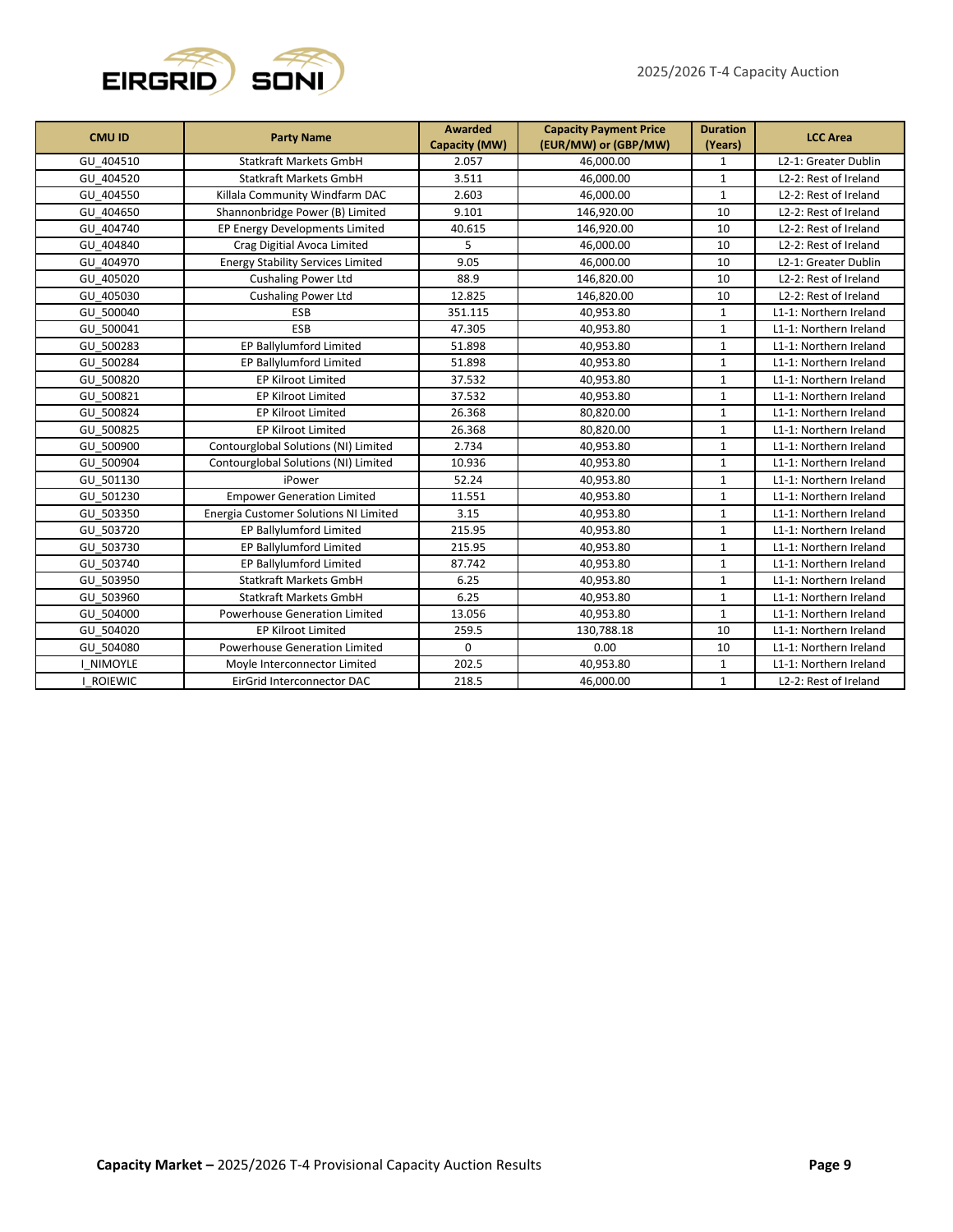

#### **Table 4 – Awarded New Capacity Implementation Plans**

<span id="page-9-0"></span>

|                      | <b>Party / Unit Details</b>              | <b>Awarded</b><br><b>Capacity</b>                | <b>Timelines from Qualification Applications</b> |                                          |                          |                                        |                                                    |                                                           |                                                                                     |                                  |
|----------------------|------------------------------------------|--------------------------------------------------|--------------------------------------------------|------------------------------------------|--------------------------|----------------------------------------|----------------------------------------------------|-----------------------------------------------------------|-------------------------------------------------------------------------------------|----------------------------------|
| <b>CMU ID</b>        | <b>Company Name</b>                      | <b>Awarded</b><br><b>New</b><br>Capacity<br>(MW) | <b>Substantial</b><br>Financial<br>Completion    | Commencement<br>of Construction<br>Works | Mechanical<br>Completion | Completion<br>of Network<br>Connection | <b>First</b><br><b>Energy to</b><br><b>Network</b> | Start of<br>Performance<br>/ Acceptance<br><b>Testing</b> | Provisional<br>Acceptance/<br><b>Completion of</b><br>Performance<br><b>Testing</b> | <b>Substantial</b><br>Completion |
| DSU_401400           | Electricity Exchange DAC t/a Viotas      | 6.587                                            | 01/11/2023                                       | N/A                                      | N/A                      | 01/06/2025                             | N/A                                                | N/A                                                       | N/A                                                                                 | 01/09/2025                       |
| DSU 403500           | Powerhouse Generation Limited            | 3.455                                            | 14/09/2023                                       | N/A                                      | N/A                      | 30/09/2024                             | N/A                                                | N/A                                                       | N/A                                                                                 | 30/09/2024                       |
| <b>DSU</b><br>403560 | Electricity Exchange DAC t/a Viotas      | 4.47                                             | 01/11/2023                                       | N/A                                      | N/A                      | 01/06/2025                             | N/A                                                | N/A                                                       | N/A                                                                                 | 01/09/2025                       |
| DSU 403650           | iPower                                   | 3.58                                             | 31/05/2022                                       | 31/08/2022                               | 31/08/2022               | 31/08/2022                             | 31/08/2022                                         | 01/09/2022                                                | 30/09/2022                                                                          | 30/09/2022                       |
| DSU 403690           | <b>Endeco Technologies Limited</b>       | 1.98                                             | 30/11/2023                                       | N/A                                      | N/A                      | 31/08/2024                             | N/A                                                | N/A                                                       | N/A                                                                                 | 31/10/2024                       |
| DSU 501330           | Powerhouse Generation Limited            | 2.43                                             | 01/04/2022                                       | N/A                                      | N/A                      | 01/04/2023                             | N/A                                                | N/A                                                       | N/A                                                                                 | 01/04/2023                       |
| DSU 503460           | Electricity Exchange DAC t/a Viotas      | 3.776                                            | 01/11/2023                                       | N/A                                      | N/A                      | 01/06/2025                             | N/A                                                | N/A                                                       | N/A                                                                                 | 01/09/2025                       |
| GU 404550            | Killala Community Windfarm DAC           | 2.603                                            | 07/08/2021                                       | 15/08/2021                               | 01/12/2021               | 02/12/2021                             | 15/01/2022                                         | 15/01/2022                                                | 15/01/2022                                                                          | 21/01/2022                       |
| GU 404650            | Shannonbridge Power (B) Limited          | 9.101                                            | 31/12/2023                                       | 30/06/2024                               | 31/05/2025               | 30/06/2025                             | 30/06/2025                                         | 30/06/2025                                                | 31/08/2025                                                                          | 30/09/2025                       |
| GU 404740            | EP Energy Developments Limited           | 40.615                                           | 01/09/2023                                       | 01/01/2024                               | 01/05/2025               | 01/04/2025                             | 01/07/2025                                         | 01/08/2025                                                | 01/09/2025                                                                          | 30/09/2025                       |
| GU 503350            | Energia Customer Solutions NI Limited    | 3.15                                             | 07/11/2021                                       | 31/01/2022                               | 31/05/2022               | 31/05/2022                             | 31/06/2022                                         | 31/07/2022                                                | 31/08/2022                                                                          | 30/09/2022                       |
| GU 503950            | <b>Statkraft Markets GmbH</b>            | 6.25                                             | 29/12/2019                                       | 29/12/2019                               | 30/12/2020               | 05/01/2021                             | 11/12/2020                                         | 05/01/2021                                                | 22/03/2021                                                                          | 30/11/2021                       |
| GU 503960            | Statkraft Markets GmbH                   | 6.25                                             | 29/12/2019                                       | 29/12/2019                               | 30/12/2020               | 05/01/2021                             | 11/12/2020                                         | 05/01/2021                                                | 12/10/2021                                                                          | 30/11/2021                       |
| GU_504000            | Powerhouse Generation Limited            | 13.056                                           | 01/09/2023                                       | N/A                                      | N/A                      | N/A                                    | N/A                                                | N/A                                                       | 30/09/2023                                                                          | 03/09/2023                       |
| DSU 503450           | iPower                                   | 8.659                                            | 30/09/2024                                       | 30/06/2024                               | 30/06/2024               | 30/06/2024                             | 30/06/2024                                         | 30/06/2024                                                | 30/08/2024                                                                          | 30/09/2024                       |
| 403520<br><b>DSU</b> | Electricity Exchange DAC t/a Viotas      | 2.088                                            | 01/11/2023                                       | N/A                                      | N/A                      | 01/06/2025                             | N/A                                                | N/A                                                       | N/A                                                                                 | 01/09/2025                       |
| DSU 403640           | Electricity Exchange DAC t/a Viotas      | 4.713                                            | 01/11/2023                                       | N/A                                      | N/A                      | 01/06/2025                             | N/A                                                | N/A                                                       | N/A                                                                                 | 01/09/2025                       |
| DSU 403630           | Electricity Exchange DAC t/a Viotas      | 3.574                                            | 01/11/2023                                       | N/A                                      | N/A                      | 01/06/2025                             | N/A                                                | N/A                                                       | N/A                                                                                 | 01/09/2025                       |
| 401530<br><b>DSU</b> | <b>Endeco Technologies Limited</b>       | 1.353                                            | 30/11/2023                                       | N/A                                      | N/A                      | 31/08/2024                             | N/A                                                | N/A                                                       | N/A                                                                                 | 31/10/2024                       |
| GU 404970            | <b>Energy Stability Services Limited</b> | 9.05                                             | 01/10/2022                                       | 01/04/2023                               | 01/01/2024               | 01/07/2024                             | 01/10/2024                                         | 01/01/2025                                                | 01/07/2025                                                                          | 01/10/2025                       |
| GU 404840            | Crag Digitial Avoca Limited              | 5                                                | 03/06/2024                                       | 04/01/2024                               | 31/05/2025               | 30/06/2025                             | 30/06/2025                                         | 30/06/2025                                                | 31/08/2025                                                                          | 30/09/2025                       |
| GU 404240            | <b>Energy Stability Services Limited</b> | 3.615                                            | $\frac{1}{01}$ /10/2022                          | 01/04/2023                               | 01/01/2024               | 01/07/2024                             | 01/10/2024                                         | 01/01/2025                                                | 01/07/2025                                                                          | 01/10/2025                       |
| DSU 401330           | <b>ESB</b>                               | 3.059                                            | 30/09/2023                                       | N/A                                      | N/A                      | 30/09/2024                             | N/A                                                | N/A                                                       | N/A                                                                                 | 30/09/2024                       |
| DSU 401880           | Veolia Alternative Energy Ireland Ltd    | 1.505                                            | 31/10/2021                                       | N/A                                      | N/A                      | N/A                                    | N/A                                                | N/A                                                       | N/A                                                                                 | 31/12/2021                       |
| 403660<br>DSU        | Veolia Alternative Energy Ireland Ltd    | 4.386                                            | 01/09/2023                                       | N/A                                      | N/A                      | N/A                                    | N/A                                                | N/A                                                       | N/A                                                                                 | 31/08/2021                       |
| DSU 401490           | Veolia Alternative Energy Ireland Ltd    | 0.895                                            | 14/06/2021                                       | N/A                                      | N/A                      | N/A                                    | N/A                                                | N/A                                                       | N/A                                                                                 | 31/07/2021                       |
| GU 404400            | Avolta Storage Ltd                       | 7.26                                             | 14/01/2020                                       | 27/07/2020                               | 09/04/2020               | 01/04/2022                             | 01/05/2022                                         | 01/05/2022                                                | 01/06/2022                                                                          | 01/07/2022                       |
| GU 404510            | Statkraft Markets GmbH                   | 2.057                                            | 20/05/2020                                       | 17/07/2020                               | 20/01/2021               | 18/12/2020                             | 29/01/2021                                         | 05/02/2021                                                | 08/07/2021                                                                          | 01/12/2021                       |
| GU 404360            | Lumcloon Power Limited                   | 24.7                                             | 31/12/2023                                       | 30/06/2024                               | 31/05/2025               | 30/06/2025                             | 30/06/2025                                         | 30/06/2025                                                | 31/08/2025                                                                          | 30/09/2025                       |
| GU 404370            | Lumcloon Power Limited                   | 24.7                                             | 31/12/2023                                       | 30/06/2024                               | 31/05/2025               | 30/06/2025                             | 30/06/2025                                         | 30/06/2025                                                | 31/08/2025                                                                          | 30/09/2025                       |
| DSU 503650           | <b>Endeco Technologies Limited</b>       | 2.297                                            | 30/11/2023                                       | N/A                                      | N/A                      | 31/08/2024                             | N/A                                                | N/A                                                       | N/A                                                                                 | 31/10/2024                       |
| DSU 403730           | Electricity Exchange DAC t/a Viotas      | 4.713                                            | 01/11/2023                                       | N/A                                      | N/A                      | 01/06/2025                             | N/A                                                | N/A                                                       | N/A                                                                                 | 01/09/2025                       |
| GU 405030            | <b>Cushaling Power Ltd</b>               | 12.825                                           | 01/06/2023                                       | 01/07/2023                               | 01/04/2024               | 01/05/2024                             | 01/06/2024                                         | 01/06/2024                                                | 01/07/2024                                                                          | 01/07/2024                       |
| GU 401011            | <b>Cushaling Power Ltd</b>               | 52.258                                           | 01/03/2023                                       | 01/06/2025                               | 01/07/2025               | 01/09/2025                             | 01/09/2025                                         | 01/10/2025                                                | 01/12/2025                                                                          | 01/10/2025                       |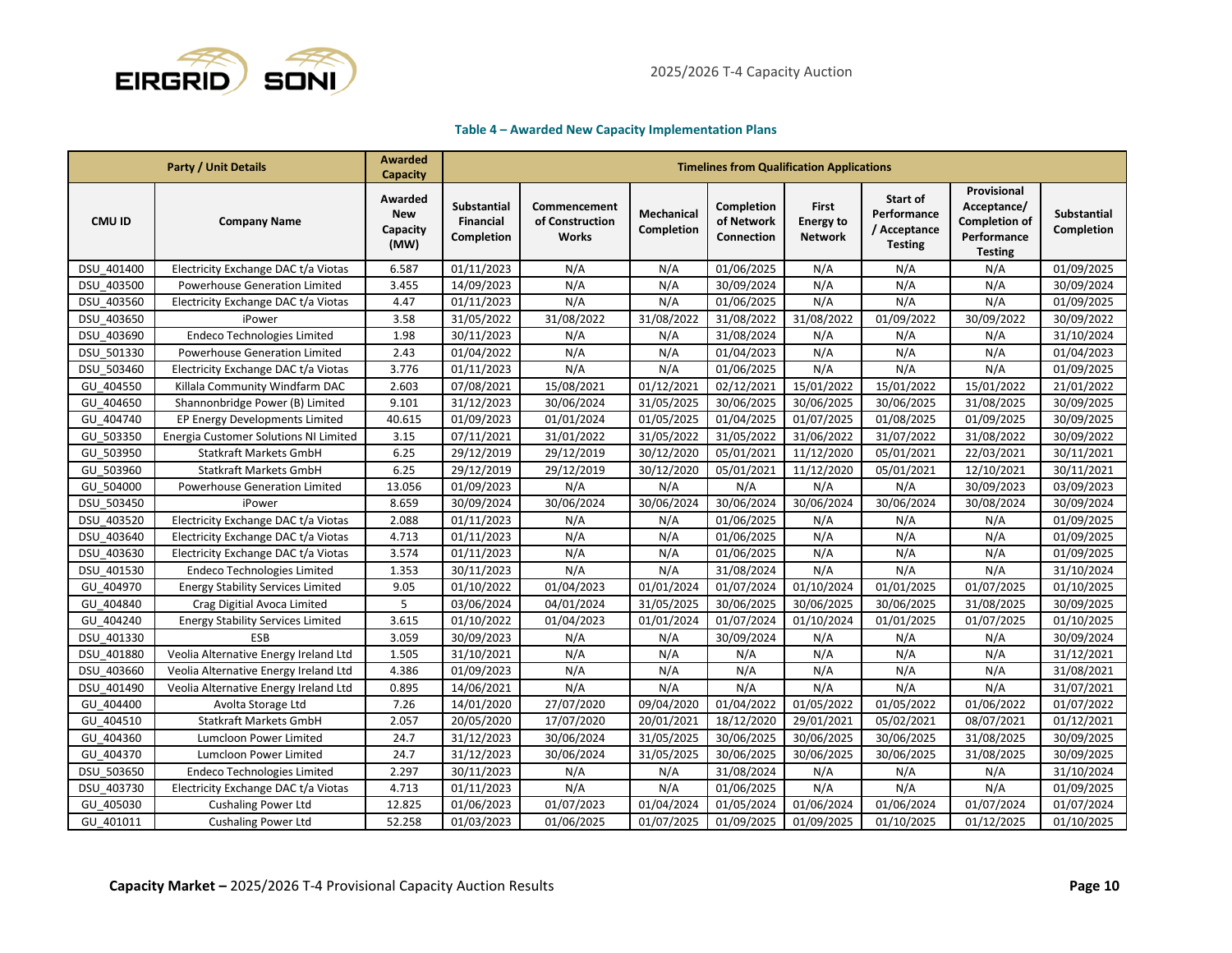

|           | <b>Party / Unit Details</b> | <b>Awarded</b><br><b>Capacity</b>         | <b>Timelines from Qualification Applications</b> |                                                 |                          |                                               |                                                    |                                                           |                                                                                     |                                  |
|-----------|-----------------------------|-------------------------------------------|--------------------------------------------------|-------------------------------------------------|--------------------------|-----------------------------------------------|----------------------------------------------------|-----------------------------------------------------------|-------------------------------------------------------------------------------------|----------------------------------|
| CMU ID    | <b>Company Name</b>         | Awarded<br><b>New</b><br>Capacity<br>(MW) | Substantial<br><b>Financial</b><br>Completion    | Commencement<br>of Construction<br><b>Works</b> | Mechanical<br>Completion | Completion<br>of Network<br><b>Connection</b> | <b>First</b><br><b>Energy to</b><br><b>Network</b> | Start of<br>Performance<br>/ Acceptance<br><b>Testing</b> | Provisional<br>Acceptance/<br><b>Completion of</b><br>Performance<br><b>Testing</b> | <b>Substantial</b><br>Completion |
| GU 401010 | <b>Cushaling Power Ltd</b>  | 52.258                                    | 01/03/2023                                       | 01/06/2025                                      | 01/07/2025               | 01/09/2025                                    | 01/09/2025                                         | 01/10/2025                                                | 01/12/2025                                                                          | 01/10/2025                       |
| GU 405020 | <b>Cushaling Power Ltd</b>  | 88.9                                      | 01/03/2023                                       | 01/04/2024                                      | 01/03/2025               | 01/06/2025                                    | 01/08/2025                                         | 01/09/2025                                                | 01/10/2025                                                                          | 01/09/2025                       |
| GU 504020 | <b>EP Kilroot Limited</b>   | 259.5                                     | 01/09/2023                                       | 01/01/2024                                      | 01/05/2025               | 01/04/2025                                    | 01/07/2025                                         | 01/08/2025                                                | 01/09/2025                                                                          | 30/09/2025                       |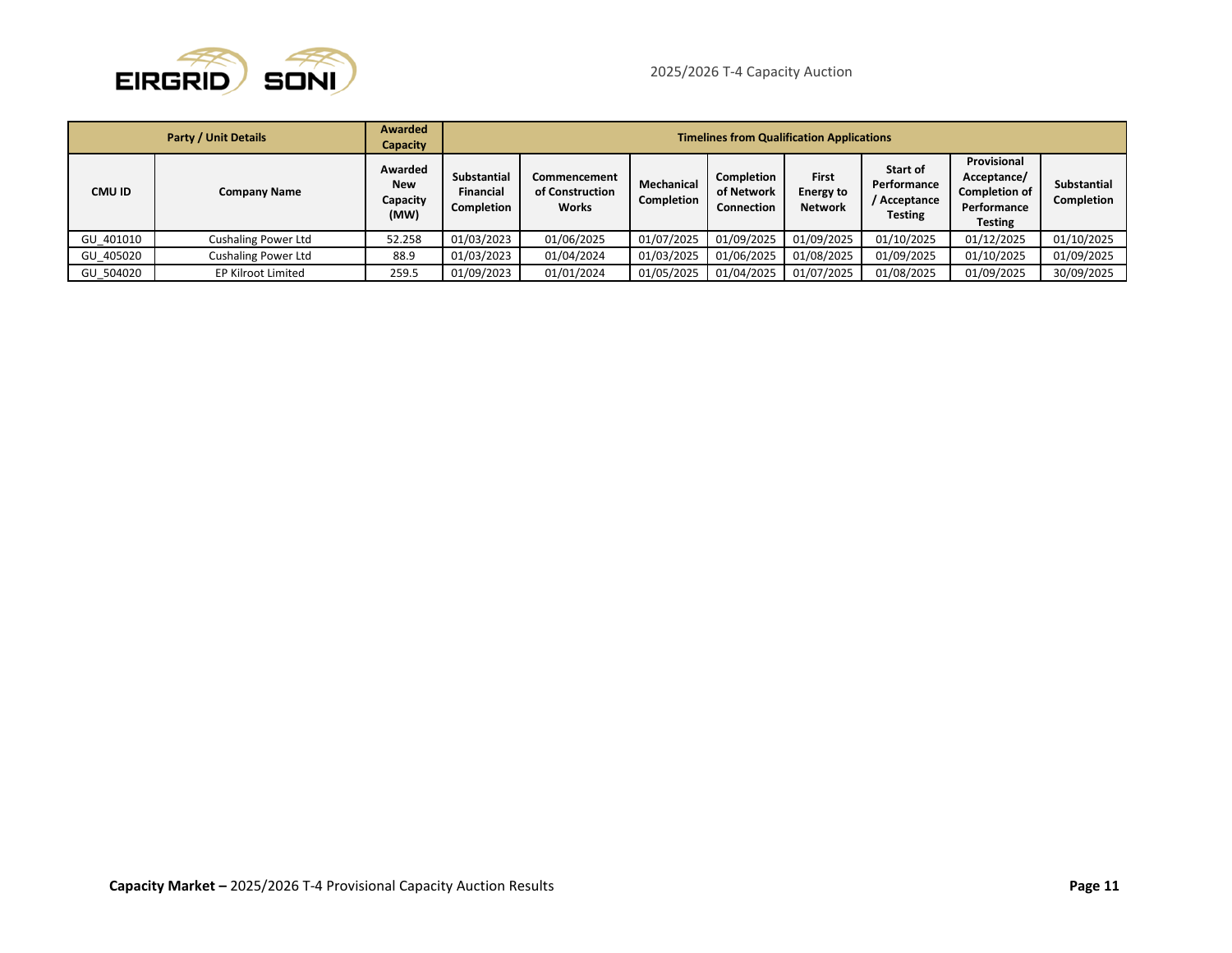## <span id="page-11-0"></span>**Capacity Auction Results by Locational Capacity Constraint Area**

[Table 5](#page-11-1) an[d Table 6](#page-11-2) provide details relating to the total successful and unsuccessful capacity in the auction for Ireland, Northern Ireland, Greater Dublin and Rest of Ireland. The values are given in terms of De-rated Capacity.

<span id="page-11-1"></span>

| <b>Total Capacity (MW)</b>                    | <b>Northern Ireland</b> | <b>Ireland</b> | <b>Greater Dublin</b> | <b>Rest of Ireland</b> | <b>Market Total</b> |
|-----------------------------------------------|-------------------------|----------------|-----------------------|------------------------|---------------------|
| <b>De-Rated Quantity</b><br><b>Offered</b>    | 1820.063                | 4678.869       | 1499.21               | 3179.659               | 6498.932            |
| <b>De-Rated Quantity</b><br><b>Successful</b> | 1805.599                | 4678.869       | 1499.21               | 3179.659               | 6484.468            |
| <b>De-Rated Quantity</b><br>Unsuccessful      | 14.464                  | 0              |                       | 0                      | 14.464              |

#### **Table 5 – Total Capacity per Locational Capacity Constraint Area**

A total of 686.668 MW of De-rated New Capacity was successful in the auction. This comprised of gas generation, demand side units and battery storage.

#### **Table 6 – New Capacity Locational Constraint Area**

<span id="page-11-2"></span>

| New Capacity (MW)                               | <b>Northern Ireland</b> | <b>Ireland</b> | <b>Greater Dublin</b> | <b>Rest of Ireland</b> | <b>Market Total</b> |
|-------------------------------------------------|-------------------------|----------------|-----------------------|------------------------|---------------------|
| <b>De-Rated Quantity</b><br><b>Offered</b>      | 319.832                 | 381.3          | 29.375                | 351.925                | 701.132             |
| <b>De-Rated Quantity</b><br><b>Successful</b>   | 305.368                 | 381.3          | 29.375                | 351.925                | 686.668             |
| <b>De-Rated Quantity</b><br><b>Unsuccessful</b> | 14.464                  | 0              | 0                     | 0                      | 14.464              |

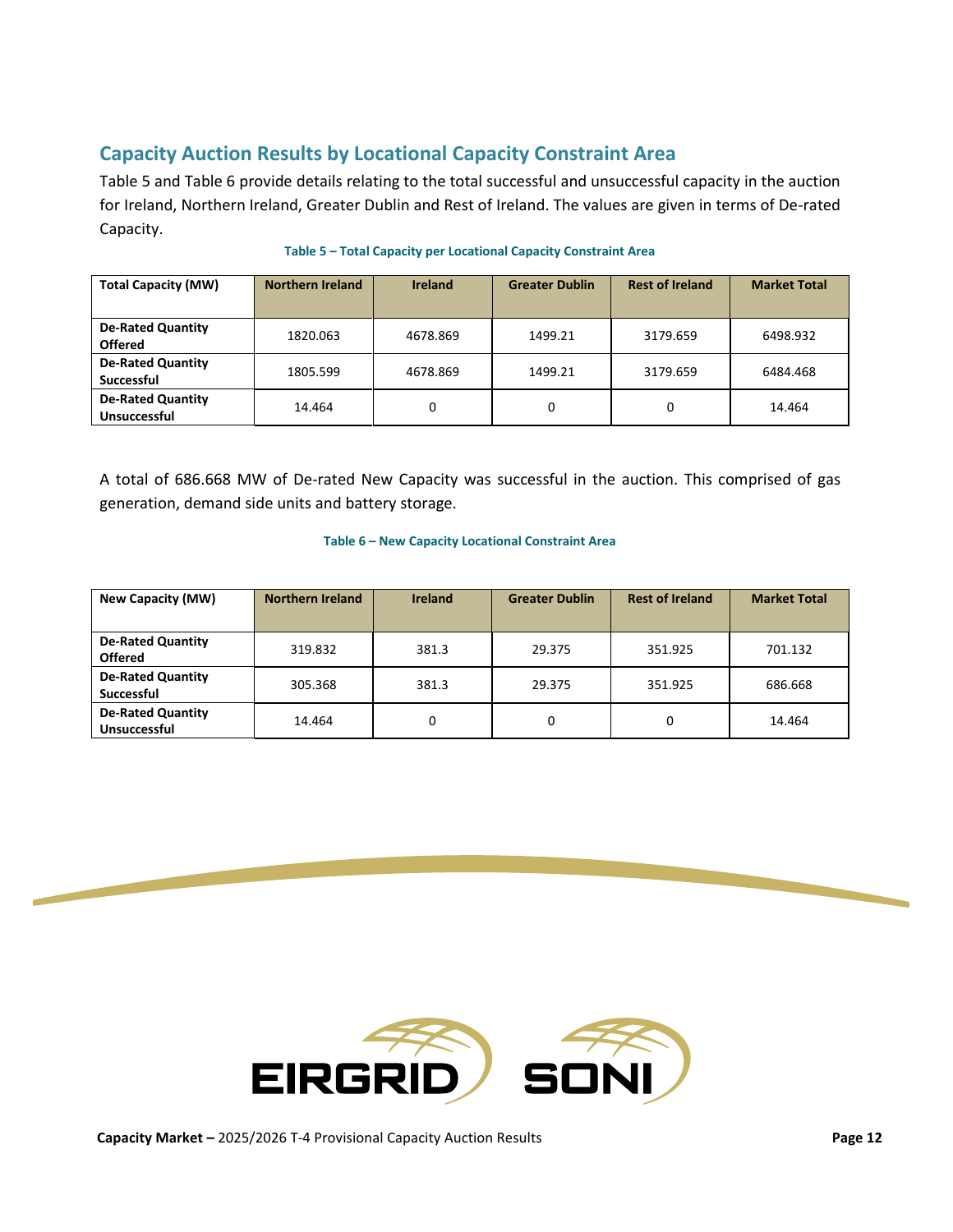

## <span id="page-12-0"></span>**Appendix A**

Full provision of the Final Qualification Decisions information per Section F.9.5.1 (c) of the CMC can be found via the following Excel report:

• [Final Qualification Decisions](https://www.sem-o.com/documents/general-publications/Final-Qualification-Decisions_T-4_25-26_Appendix_A.xlsx)

### <span id="page-12-1"></span>**Appendix B**

The Provisional Capacity Auction Results can be accessed via the following Excel report:

• [Provisional Capacity Auction Results](https://www.sem-o.com/documents/general-publications/Provisional_Auction_Results_T-4_25-26_Appendix_B.xlsx)